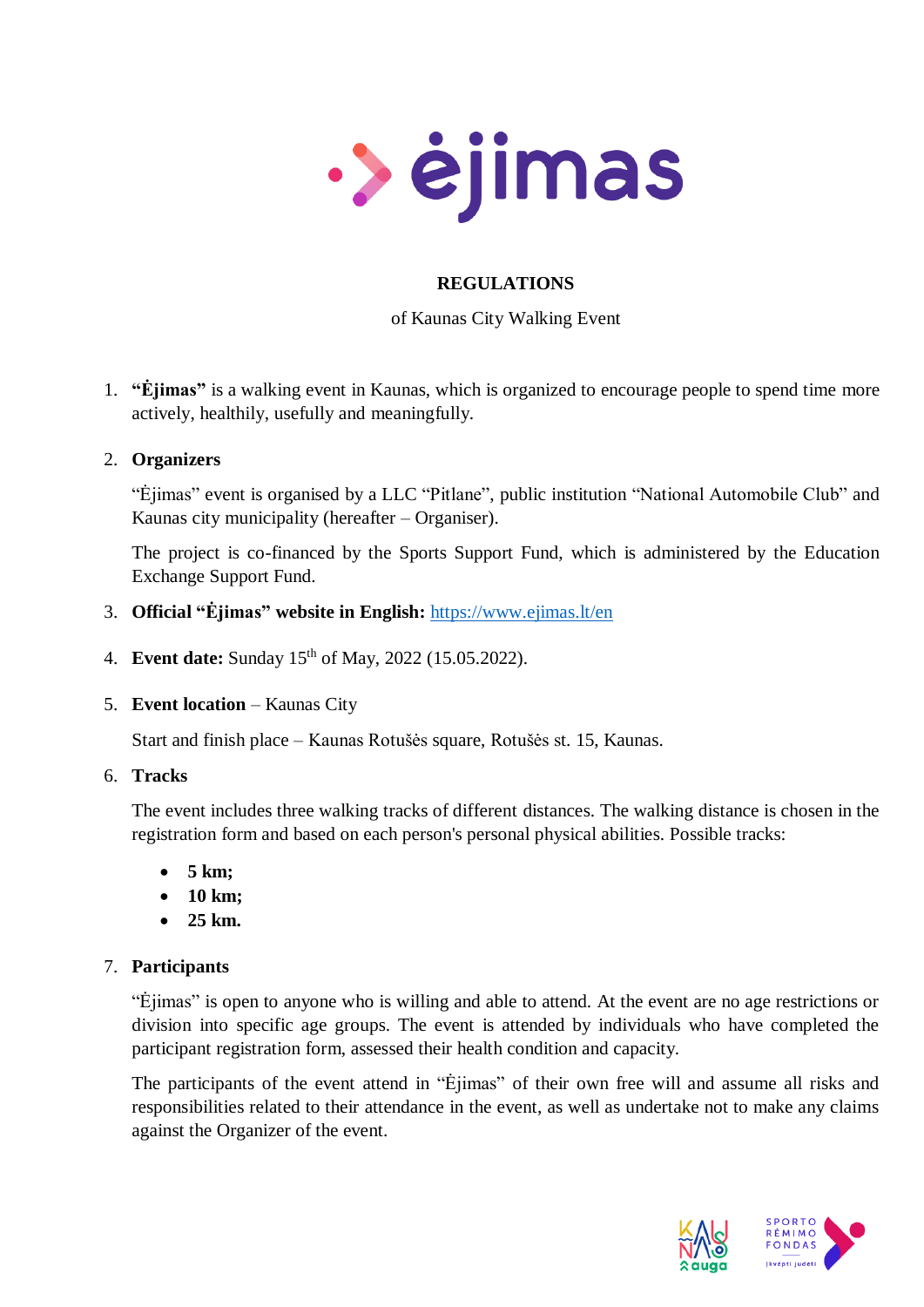Juveniles (younger than 18 years) may participate only having signed acceptance from the parents or foster-parents. Or juveniles must be supervised by parents, foster-parents or other adults who take full responsibility for them and would be responsible for their behavior during the event.

### 8. **Participation in an event with pets**

Participation in the event with pets is possible. The event registration form request to note if participants will come to the event with a pet.

The pet's behavior and safety during the event are the responsibility of the pet's owners, who must ensure that their pet does not endanger other participants or unauthorized persons and does not cause damage for the environment.

### 9. **Participation in an event with prams**

Participation in "Ėjimas" with prams or other equipment for children's movement is possible on the 5 km walking track.

There are stairs, steep hillsides on the 10 km and 25 km tracks, so participation with prams or other equipment for children's movement is not recommended in these walking distances.

### 10. **Registration**

Registration for the "Ėjimas" event online: [https://ejimas.lt/en/registration/.](https://ejimas.lt/en/registration/)

On "Ėjimas" event day: registration tent in Kaunas Rotušės square – Rotušės st. 15, Kaunas.

Registration for the event is FREE OF CHARGE.

Registration is personal and non-transferable to others.

Registration is confirmed by completing the participant registration form.

#### 11. **Start numbers**

Participants, registered until 29.04.2022 (Friday) including, start number plates will be printed with personal names.

Participants starting in "Ėjimas" event must affix their start number in a clearly visible place during the event and/or have an electronic number.

#### 12. **Hand‐out of start numbers**

Registered participants submitted their identity document may collect the start numbers on:

 15.05.2022 (Sunday) on "Ėjimas" event day from 8 a.m. in the registration tent in Kaunas Rotušės square – Rotušės st. 15, Kaunas.

## 13. **Start times\***

- Start time of the 25 km distance from 9 a.m. until 10 a.m.
- Start time of the 10 km distance from 10 a.m. until 12 noon.
- Start time of the 5 km distance from 10 a.m. until 2 p.m.

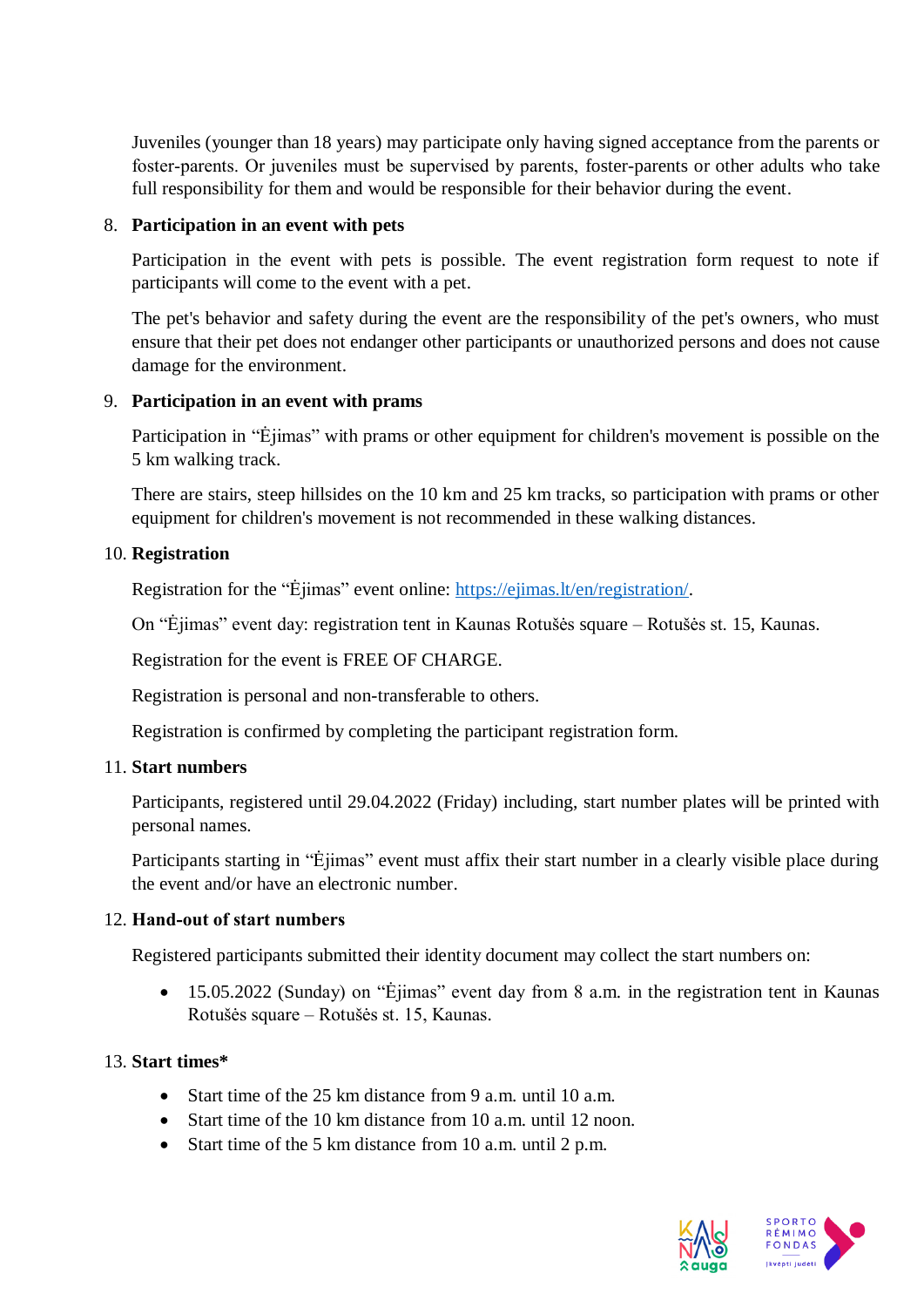Participants must assess their physical abilities and the duration of the chosen walking distance. **All walking tracks must be finished and memory medals must be collected by 5 p.m.**

\* *Start times can be adjusted as the event approaches, taking into account the resolutions and recommendations of the Government of the Republic of Lithuania.*

## 14. **Awards of "Ėjimas"**

14.1.All participants who finished their chosen walking track, will be awarded with memory medals of the event. Medals are awarded as soon as the finish arch is reached. Medals are only awarded to participants with start numbers.

Memory medals will be awarded to participants who have completed the walking tracks before **5 p.m.**

14.2.The Organizer has the right to establish more special prizes than provided in the Regulations.

### 15. **Participants security regulations**

Taking into account the situation in the Republic of Lithuania, all participants of the event must comply with the recommendations and valid requirements provided by the Government of the Republic of Lithuania.

### 16. **The following is prohibited at the event:**

- Go outside the walking route tracks approved by the event Organizer;
- Use of any vehicles to shorten part of the walking route;
- Express controversial forms of behavior or language such as nudity or obscenity;
- Express political ideology or political propaganda;
- Consume, transport and distribute dangerous goods such as weapons, drugs or alcohol;
- Smoking at event stopping points and lounge areas, in the forest, as well as in other high-fire areas;
- Violate public order, traffic rules and other applicable local state laws and regulations;

## 17. **Ensuring the safety of participants**

Although the Organizer will take all reasonable precautions to ensure the safety of the participants, the participants attend in this event at their own risk and therefore understand and confirm by registering at the event that "Ëjimas" Organizer is not responsible for the damage caused to the health or life of the participant and will not compensate the losses incurred.

All "Ėjimas" participants must assume the risk and responsibility concerned about the incidents during the event, possible health disorders, injuries or accidents directly or indirectly concerned in participating in "Ėjimas" event.

Participants are responsible for their own behaviour during the event.

#### 18. **Assurance of medical aid**

During the "Ėjimas" event, ambulance crews will be on duty on the  $\ddot{\psi}$ , Ejimas" tracks.

If you see a participant which requires medical aid or you will need such aid – immediately call emergency number 112.